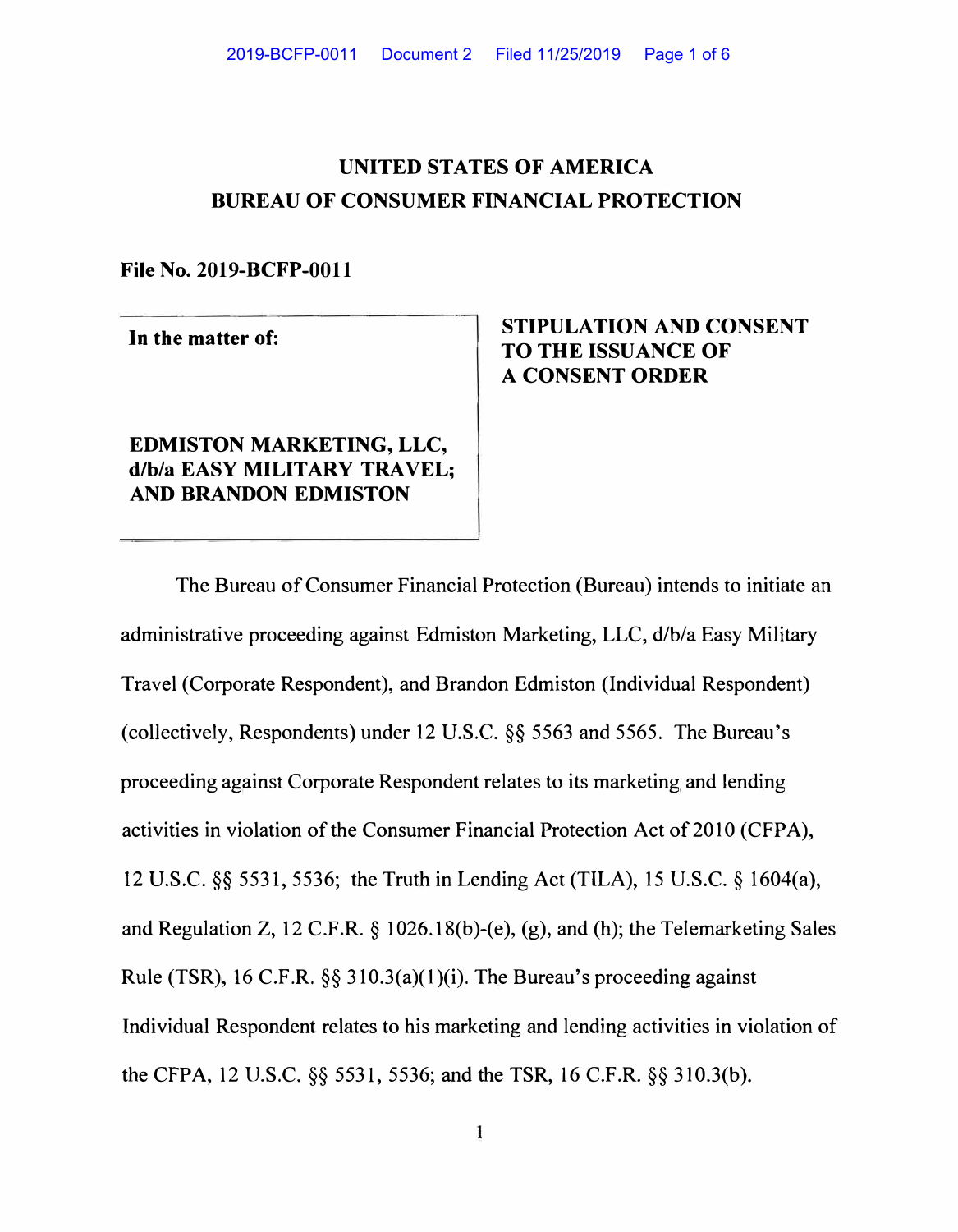Respondents, in the interest of compliance and resolution of the matter, and without admitting or denying any wrongdoing, consent to the issuance of a Consent Order substantially in the form of the one to which this Stipulation and Consent to the Issuance of a Consent Order is attached (Consent Order), and which is incorporated by reference.

In consideration of the above premises, Respondents agree to the following:

### **Jurisdiction**

1. The Bureau has jurisdiction over this matter under  $\S$ § 1053 and 1055 of the Consumer Financial Protection Act of 2010 (CFPA), 12 U.S.C. §§ 5563, 5565.

### **Consent**

- 2. Respondents agree to the issuance of the Consent Order, without admitting or denying any of the findings of fact or conclusions of law, except that Respondents admit the facts necessary to establish the Bureau's jurisdiction over Respondents and the subject matter of this action.
- 3. Respondents agree that the Consent Order will be deemed an "order issued" with the consent of the person concerned" under 12 U.S.C.  $\S$  5563(b)(4) and that the Consent Order will become a final order, effective upon issuance, and will be fully enforceable by the Bureau under  $12 \text{ U.S.C.}$  §§  $5563(d)(1)$ 5565. and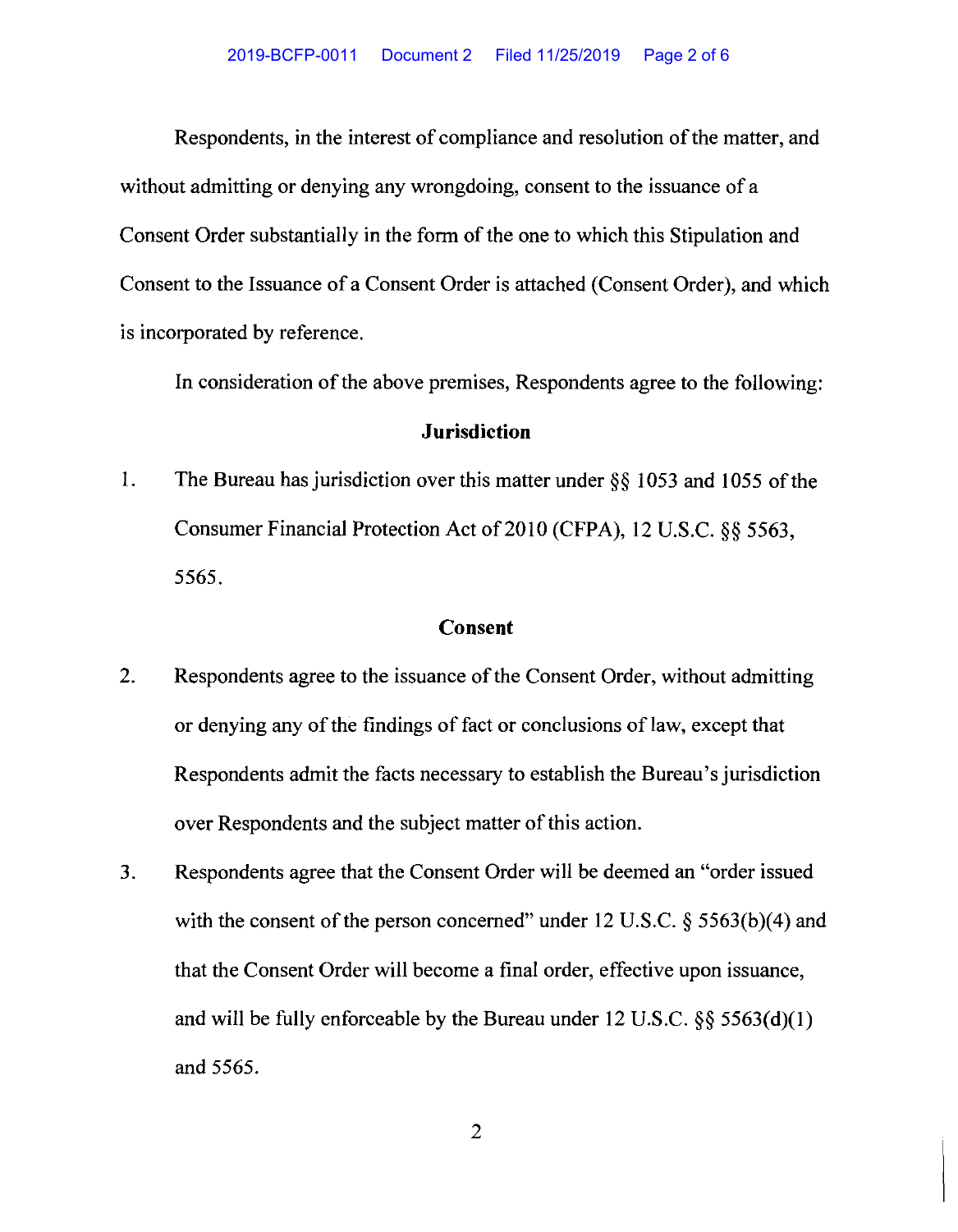- 4. Respondents voluntarily enter into this Stipulation and Consent to the Issuance of a Consent Order.
- 5. The Consent Order resolves only Respondents' potential liability for law violations that the Bureau asserted or might have asserted based on the practices described in Section IV of the Consent Order, to the extent such practices occurred before the Effective Date and the Bureau knows about them as of the Effective Date. Respondents acknowledge that no promise or representation has been made by the Bureau or any employee, agent, or representative of the Bureau about any liability outside of this action that may have arisen or may arise from the facts underlying this action or immunity from any such liability.
- 6. Respondents agree that the facts described in Section IV of the Consent Order will be taken as true and be given collateral estoppel effect, without further proof, in any proceeding before the Bureau to enforce the Consent Order, or in any subsequent civil litigation by the Bureau to enforce the Consent Order or its rights to any payment or monetary judgment under the Consent Order, such as a non-dischargeability complaint in any bankruptcy case.
- 7. Individual Respondent further agrees that the facts in Section IV [Findings] Section] of the Consent Order establish all elements necessary to sustain an

3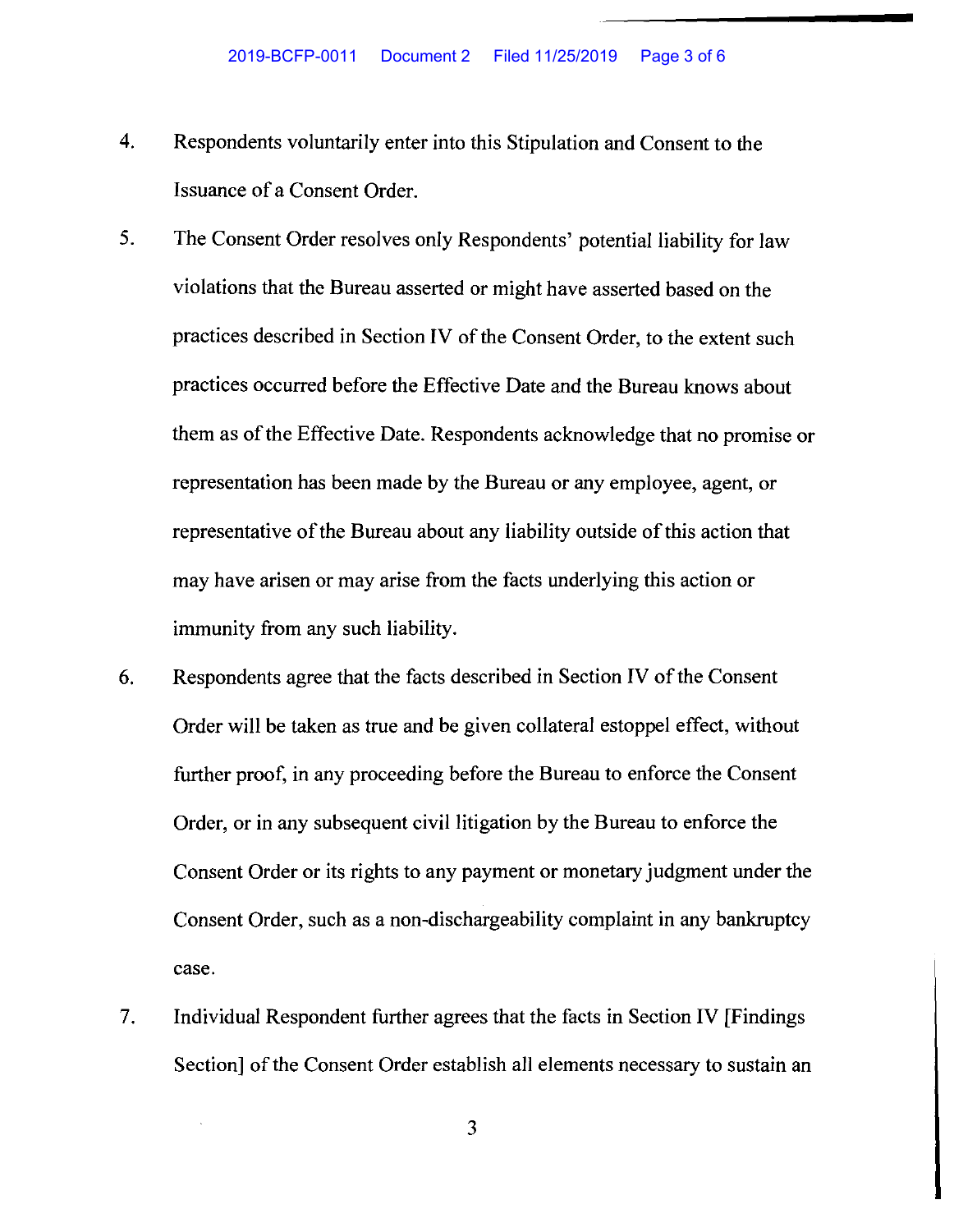action by the Bureau under section  $523(a)(2)(A)$  of the Bankruptcy Code, U.S.C. §  $523(a)(2)(A)$ , and that for such purposes this Consent Order will have collateral estoppel effect against Individual Respondent, even in Individual Respondent's capacity as debtor-in-possession.

- 8. Individual Respondent agrees that the civil penalty imposed by the Consent Order represents a civil penalty owed to the United States Government, is not compensation for actual pecuniary loss, and, thus, as to Individual Respondent, it is not subject to discharge under the Bankruptcy Code under 11 U.S.C.  $\S$  523(a)(7).
- 9. The terms and provisions of this Stipulation and the Consent Order will be binding upon, and inure to the benefit of, the parties hereto and their successors in interest.
- 10. Respondents agree that the Bureau may present the Consent Order to the Bureau Director for signature and entry without further notice.

#### **Waivers**

- 11. Respondents, by consenting to this Stipulation, waive:
	- a. any right to service of the Consent Order, and agrees that issuance of the Consent Order will constitute notice to Respondents of its terms and conditions;

4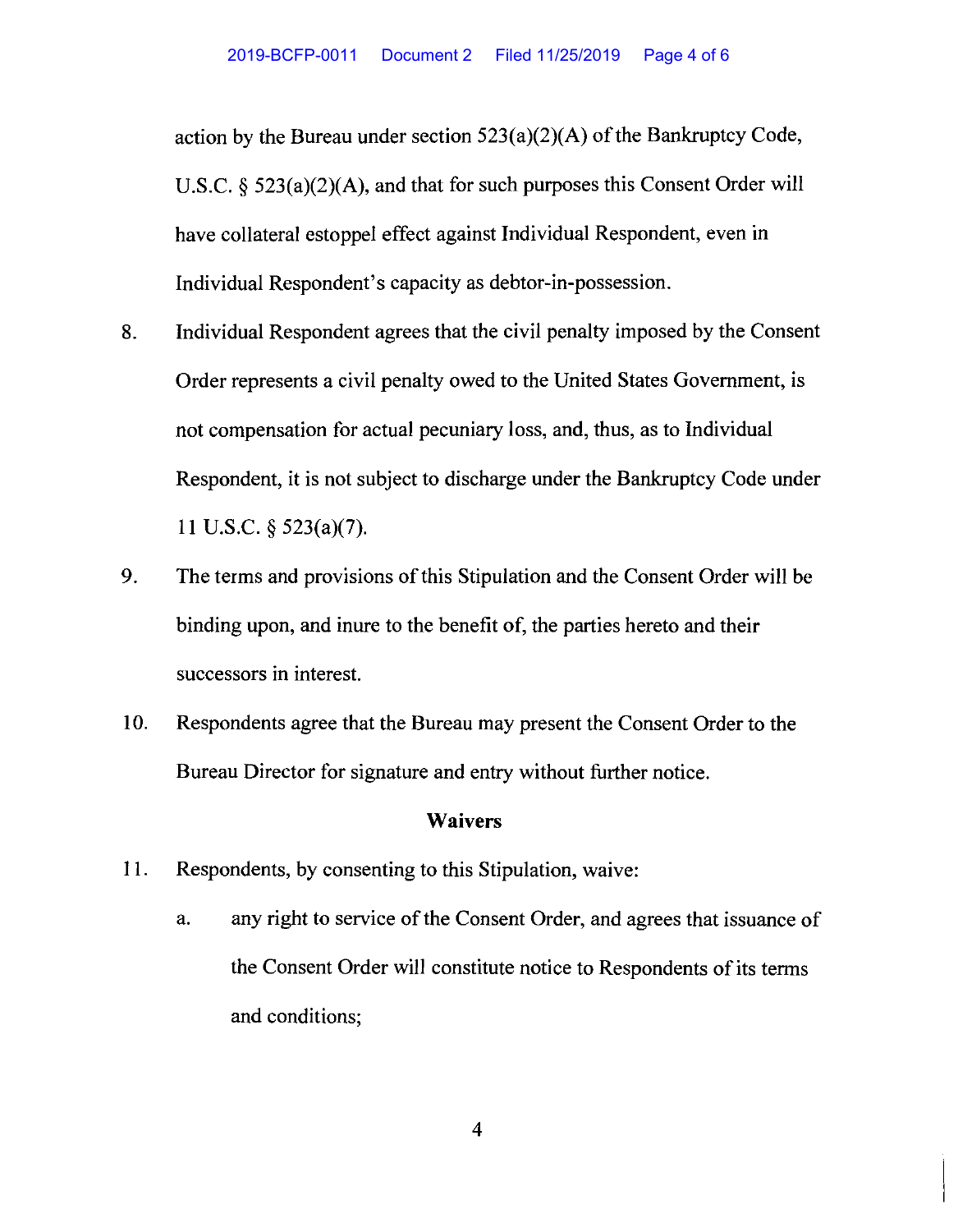- b. any objection to the jurisdiction of the Bureau, including, without limitation, under  $\delta$  1053 of the CFPA, 12 U.S.C.  $\delta$  5563;
- c. the rights to all hearings under the statutory provisions under which the proceeding is to be or has been instituted; the filing of proposed findings of fact and conclusions of law; proceedings before, and a recommended decision by, a hearing officer; all post-hearing procedures; and any other procedural right available under  $\S$  1053 of the CFPA, 12 U.S.C. § 5563, or 12 CFR Part 1081;
- d. the right to seek any administrative or judicial review of the Consent Order;
- e. any claim for fees, costs or expenses against the Bureau, or any of its agents or employees, and any other governmental entity, related in any way to this enforcement matter or the Consent Order, whether arising under common law or under the terms of any statute, including, but not limited to the Equal Access to Justice Act and the Small Business Regulatory Enforcement Fairness Act of 1996; for these purposes, Respondents agree that Respondents are not the prevailing parties in this action because the parties have reached a good faith settlement;

5